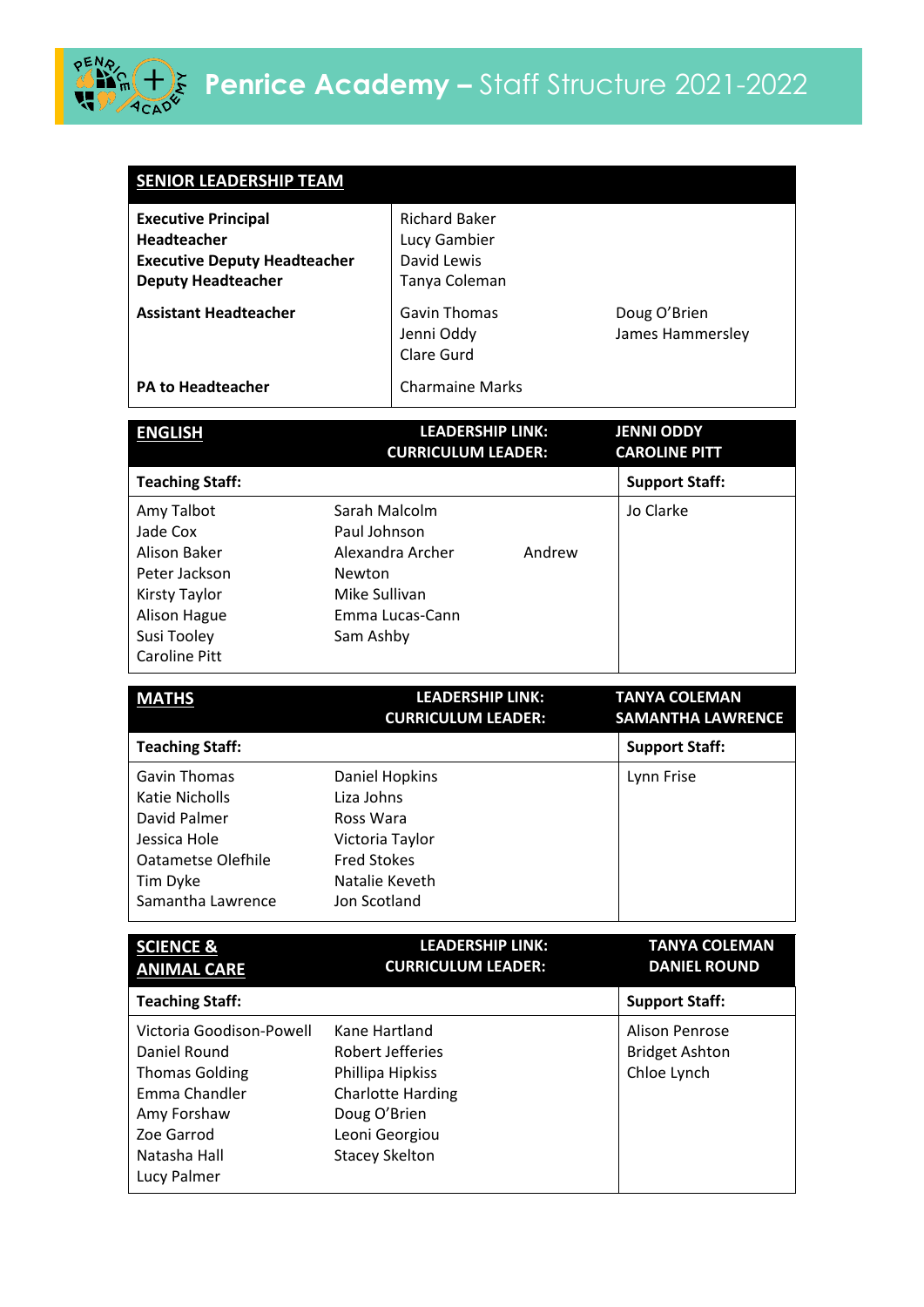

| <b>HISTORY</b>                                     | LEADERSHIP LINK:<br><b>CURRICULUM LEADER:</b>                   | <b>LUCY GAMBIER</b><br><b>BENJAMIN WRIGHT</b> |
|----------------------------------------------------|-----------------------------------------------------------------|-----------------------------------------------|
| <b>Teaching Staff:</b>                             |                                                                 |                                               |
| Adrian Sutcliffe<br>Lucie Coley<br>Benjamin Wright | <b>Holly Rice</b><br><b>Gregory Winders</b><br>Joana Spala-Bell | Tanya Coleman                                 |

| <b>GEOGRAPHY</b>                                        | <b>LEADERSHIP LINK:</b><br><b>CURRICULUM LEADER:</b> | <b>LUCY GAMBIER</b><br><b>REBECCA CHALLIS</b> |
|---------------------------------------------------------|------------------------------------------------------|-----------------------------------------------|
| <b>Teaching Staff:</b>                                  |                                                      |                                               |
| <b>Kevin Toms</b><br>Michael Merelie<br>Rebecca Challis | Peter Banfield<br>Katie Whelan<br>Alison Baker       | James Hammersley                              |

| <b>MFL</b>                              | LEADERSHIP LINK:<br><b>CURRICULUM LEADER:</b> | <b>LUCY GAMBIER</b><br><b>REBECCA YEO</b> |
|-----------------------------------------|-----------------------------------------------|-------------------------------------------|
| <b>Teaching Staff:</b>                  |                                               |                                           |
| Jenni Oddy<br>Rebecca Yeo<br>Fiona Bate | Lucy Harris<br>Jenna Smith<br>Catherine Bell  | Sophie Lucas                              |

| <b>ARTS &amp; TECHNOLOGY</b> | <b>LEADERSHIP LINK:</b><br><b>CURRICULUM LEADER:</b> | <b>DOUG O'BRIEN</b><br><b>LAURIE GOODLAD</b> |
|------------------------------|------------------------------------------------------|----------------------------------------------|
| <b>Teaching Staff:</b>       |                                                      | <b>Support Staff:</b>                        |
| <b>Sharon Watkins</b>        | Gemma Stephen                                        | Clare Rundle                                 |
| Lucy Elliott                 | Alex Sainsbury                                       | Martyn Underdown                             |
| Jamie Kennedy                | Laurie Goodlad                                       |                                              |
| Emma Bray                    | Peter Brodey                                         |                                              |
| David Watson                 | Richard Jones                                        |                                              |
| Lara Morse                   | Claire Gurd                                          |                                              |
| <b>Flynn Hunter</b>          | Anne Roberts                                         |                                              |
| Lucy Gambier                 |                                                      |                                              |

| PE                                                             | <b>LEADERSHIP LINK:</b><br><b>CURRICULUM LEADER:</b> | <b>DOUG O'BRIEN</b><br><b>AARON MARKS</b> |
|----------------------------------------------------------------|------------------------------------------------------|-------------------------------------------|
| <b>Teaching Staff:</b>                                         |                                                      |                                           |
| Clare Razzell<br>Sophie Scott-Hammond<br><b>Stacey Skelton</b> | Adam Jenkin<br>Ross Williams<br>Aaron Marks          | Dave Lewis<br><b>Bryher Freight</b>       |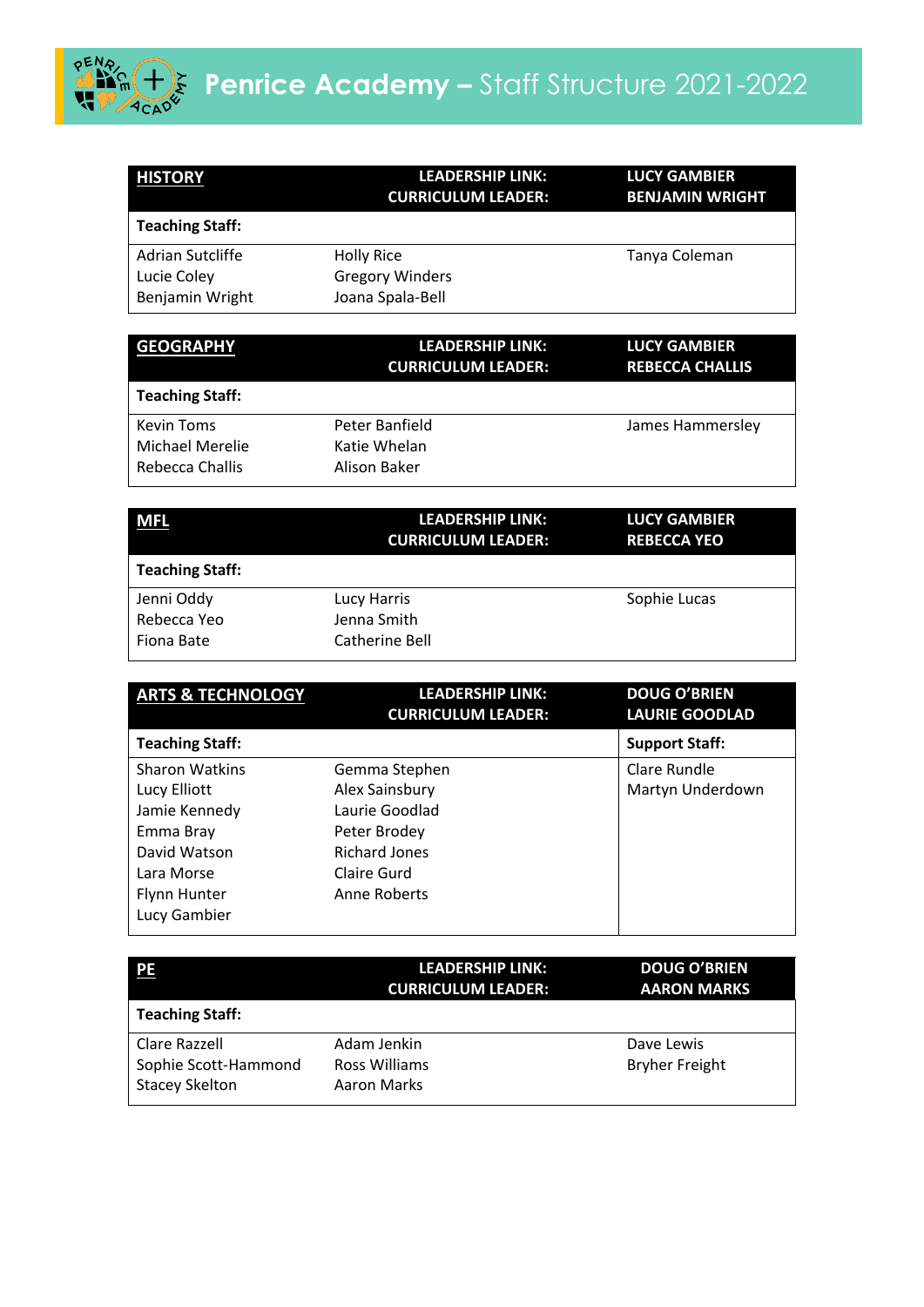

| <b>ICT/COMPUTER SCIENCE/</b><br><b>BUSINESS STUDIES</b> | <b>LEADERSHIP LINK:</b><br><b>CURRICULUM LEADER:</b> | <b>DOUG O'BRIEN</b><br><b>JACQUI HANTON</b> |
|---------------------------------------------------------|------------------------------------------------------|---------------------------------------------|
| <b>Teaching Staff:</b>                                  |                                                      |                                             |
| Jane Nicholas                                           | Rich Jones                                           | <b>Flynn Hunter</b>                         |
| Jacqui Hanton                                           | Dan Hopkins                                          | Gemma Stephen                               |
| Daniel Johnson                                          | Lara Morse                                           | Doug O'Brien                                |
|                                                         |                                                      |                                             |
| <b>CLASS</b>                                            | <b>LEADERSHIP LINK:</b><br><b>CURRICULUM LEADER:</b> | <b>DOUG O'BRIEN</b><br><b>AIMEE STEVENS</b> |
| <b>Teaching Staff:</b>                                  |                                                      |                                             |
| Aimee Stevens                                           | Ross Wara                                            | <b>Sharon Watkins</b>                       |
| Adrian Sutcliffe                                        | Gemma Stephen                                        |                                             |
|                                                         |                                                      |                                             |
| <b>SEND TEAM</b>                                        | <b>LEADERSHIP LINK:</b>                              | <b>DAVID LEWIS &amp;</b>                    |
|                                                         |                                                      | <b>CLAIRE GURD</b>                          |

|                                                                                        |                                                                                | <b>CLAIRE GURD</b>                                                                        |
|----------------------------------------------------------------------------------------|--------------------------------------------------------------------------------|-------------------------------------------------------------------------------------------|
| <b>SENDCo</b>                                                                          | Claire Gurd                                                                    |                                                                                           |
| <b>Operational SENDCo</b><br><b>Assistant to the SENDCo</b><br><b>Assistant SENDCo</b> | Abby Macdonald<br>Amanda Davey<br>Rob Smith                                    |                                                                                           |
| <b>SEND Teachers</b>                                                                   | <b>Martin Carter</b><br>Susie Westwood                                         | Imogen Hunter-Craig                                                                       |
| <b>SEN Support Specialists</b>                                                         | Emma Paylor<br>Julia Coyle<br>Samantha Jones<br>Nina Richardson<br>April Smith | Rebecca Rogers<br>Amanda Chesterfield<br>Jackie Hatch<br>Vicki Stainthorpe<br>Hannah Gill |
| <b>Teaching Assistants</b>                                                             | Ann McKnight<br>Dan Matthews                                                   | Kim Bailey                                                                                |

| <b>INCLUSION TEAM</b>                      | <b>LEADERSHIP LINK:</b>      | <b>CLAIRE GURD</b> |
|--------------------------------------------|------------------------------|--------------------|
| LIC Manager<br>  Outdoor Learning Teachers | Marie Thomas<br>Dan Matthews |                    |

| <b>SAFEGUARDING TEAM</b>                           | LEADERSHIP LINK:                       | <b>DAVID LEWIS</b> |
|----------------------------------------------------|----------------------------------------|--------------------|
| <b>Designated Safeguarding Lead</b>                | David Lewis                            |                    |
| <b>Deputy Designated Safeguarding Lead</b>         | <b>Martin Carter</b><br>Rebecca Kevill |                    |
| <b>Operational Designated Safeguarding</b><br>Lead | Abby Macdonald                         |                    |
| <b>Other Safeguarding Team Members</b>             | Laura Billington                       | Pete Brodey        |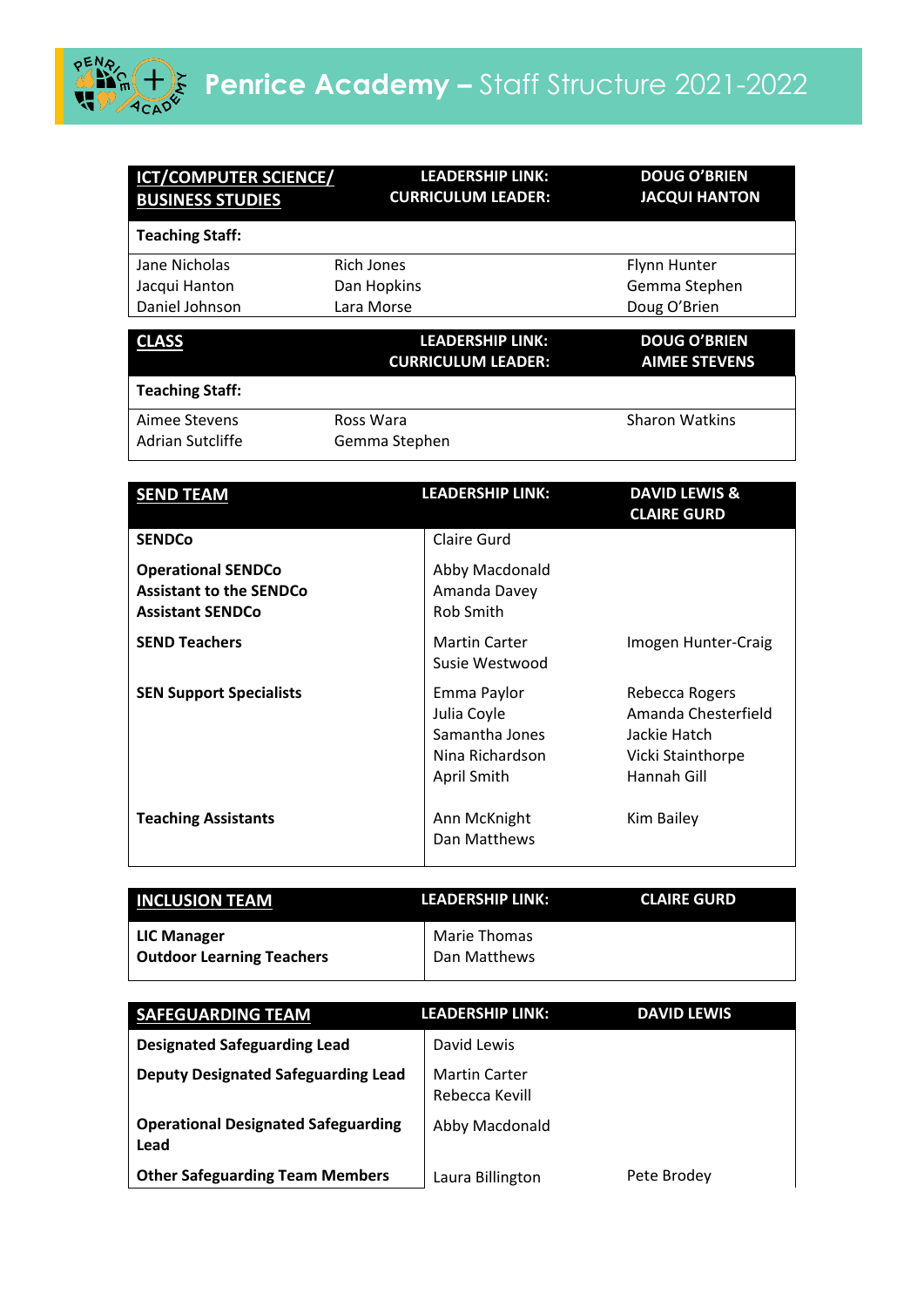

## Penrice Academy – Staff Structure 2021-2022

|                                                                                                                                               | Pete Banfield                                                                                        | Jade Cox                                            |
|-----------------------------------------------------------------------------------------------------------------------------------------------|------------------------------------------------------------------------------------------------------|-----------------------------------------------------|
| <b>PASTORAL</b><br><b>CARE &amp; GUIDANCE</b>                                                                                                 | <b>LEADERSHIP LINK:</b>                                                                              | <b>DAVID LEWIS &amp;</b><br><b>JAMES HAMMERSLEY</b> |
| <b>Head of Year 7</b><br><b>Head of Year 8</b><br><b>Head of Year 9</b><br><b>Head of Year 10</b><br><b>Head of Year 11</b><br>Head of Year + | Kirsty Taylor<br>Jade Cox<br><b>Adrian Sutcliffe</b><br>Dave Palmer<br>Clare Razzell<br>Paul Johnson |                                                     |
| <b>Student Support Team Leader</b>                                                                                                            | Kirstin Hooper                                                                                       |                                                     |
| <b>Pastoral Managers</b>                                                                                                                      | Lorraine Farr<br>Kelsie Sutcliffe                                                                    | Rebecca Kevill<br>Matt Potter                       |
| <b>Attendance &amp; Admissions Officer</b>                                                                                                    | <b>Emily Bennett</b>                                                                                 |                                                     |
| <b>First Aid Coordinator</b>                                                                                                                  | Donna McGrath                                                                                        |                                                     |
| The Link - Behaviour Lead Teacher<br>The Link - Behaviour Support Officer                                                                     | Laura Billington<br>Gemma Bentley                                                                    |                                                     |
| <b>Inclusion Data Manager</b>                                                                                                                 | Selina Harrison                                                                                      |                                                     |
| <b>Careers/Work Experience Lead</b>                                                                                                           | Lorraine Turner                                                                                      |                                                     |

| <b>DATA &amp; OPERATIONS</b>                                             | LEADERSHIP LINK:           | <b>LUCY GAMBIER &amp;</b><br><b>DOUG O'BRIEN</b> |
|--------------------------------------------------------------------------|----------------------------|--------------------------------------------------|
| <b>Exams &amp; Data Manager</b><br><b>Cover &amp; Operations Manager</b> | Clare Dent<br>Joanna Skyba |                                                  |
| <b>Curriculum Support</b><br><b>Reprographics</b>                        | Ann Tighe<br>Lee Harris    |                                                  |

| <b>ADMIN TEAM</b>                                               | <b>LEADERSHIP LINK:</b>                                  | <b>LUCY GAMBIER</b> |
|-----------------------------------------------------------------|----------------------------------------------------------|---------------------|
| <b>Office Manager</b><br><b>Admin Assistant</b><br>Receptionist | <b>Charmaine Marks</b><br>Joan Guy<br>Marie Tonkin-Couch |                     |
| <b>HR Manager</b>                                               | Alice Rowse                                              |                     |
| <b>Finance Assistant</b>                                        | Jennifer Pink                                            |                     |

| <b>SITE TEAM</b>         | <b>LEADERSHIP LINK:</b>               | <b>LUCY GAMBIER</b> |
|--------------------------|---------------------------------------|---------------------|
| <b>Site Manager</b>      | Liam Grigg                            |                     |
| <b>Site Team Members</b> | Stephen Hunkin<br><b>Oliver Grigg</b> | Diana Paull         |